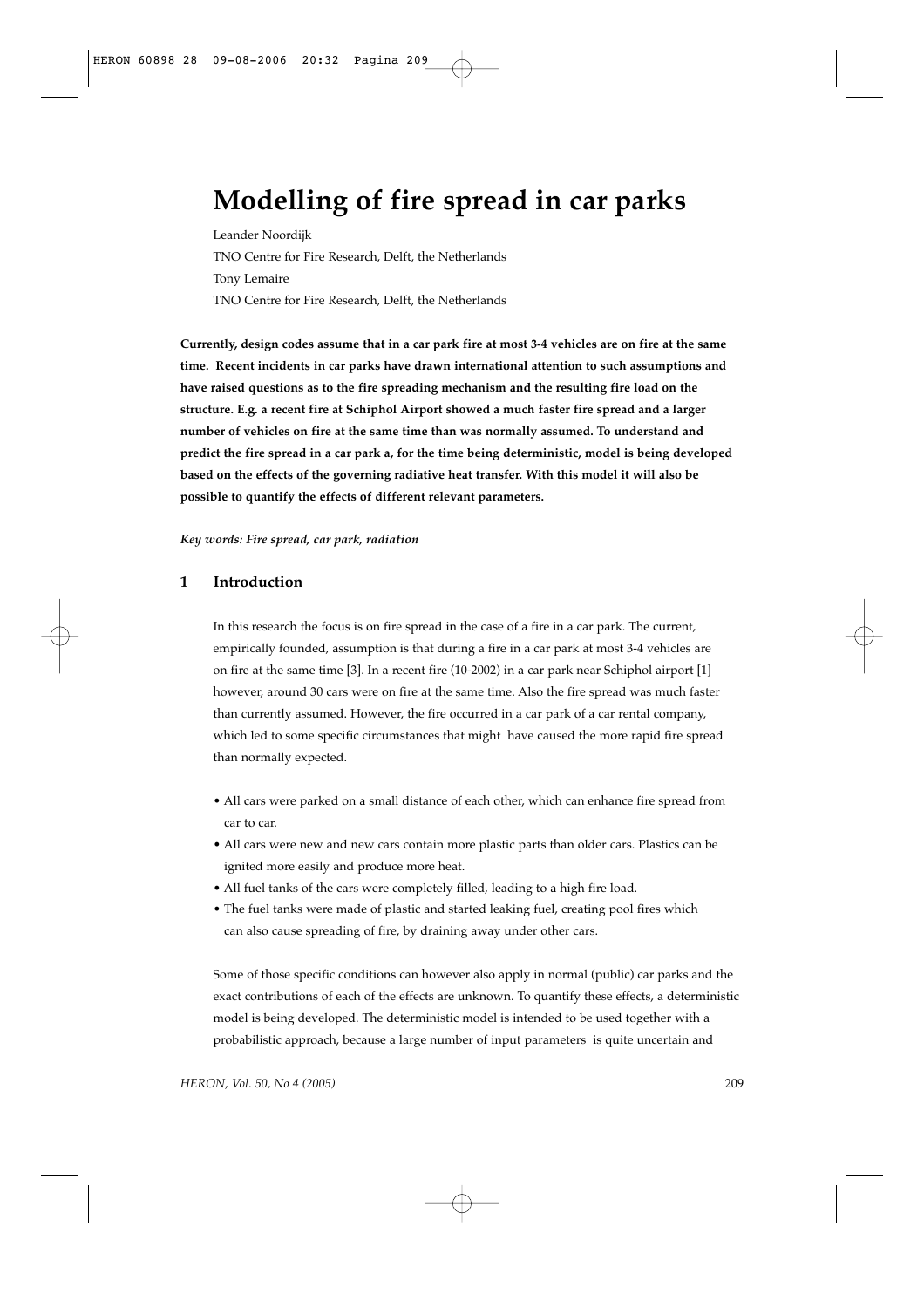occurs in a wide range. The choice of a probabilistic approach in combination with a deterministic model limits the possibilities for the deterministic model. CFD for example can give a detailed and accurate solution for a specific case with specific parameters, however it is too time consuming to be used in combination with a probabilistic approach. Furthermore the reliability of such a solution should not be overestimated, because large uncertainties are introduced by the uncertain parameters.



*Figure 1. Picture after the fire in the car park near Schiphol airport (picture from [1])*

The model focuses on fire spread by radiation, because this accounts approximately for the heat transfer of 30-40% of the heat released by the fire. Therefore, radiative heat transfer is expected to have the largest influence on fire spread. Furthermore radiative heat transfer does not require mass exchange or direct contact between the heat exchanging bodies and is described by wellknown equations which can easily be solved. However, there is still the possibility to add the effects of the pool fires (due to the leakage of fuel from the fuel tanks) in the model, when the results based on radiative heat transfer turn out to be insufficient.

This study is to be seen as a first step to approach the trends which to a large degree undermine the current safety concepts: closer parking distances, large cars, more cars, application of more combustible materials, more electrical appliances (increasing the probability of short-circuits and self-ignition) and so fort. The probability and the consequences of large $(r)$  fires seem to increase; this underscores the necessity to initiate the development of more fundamental research into fire spread in car parks.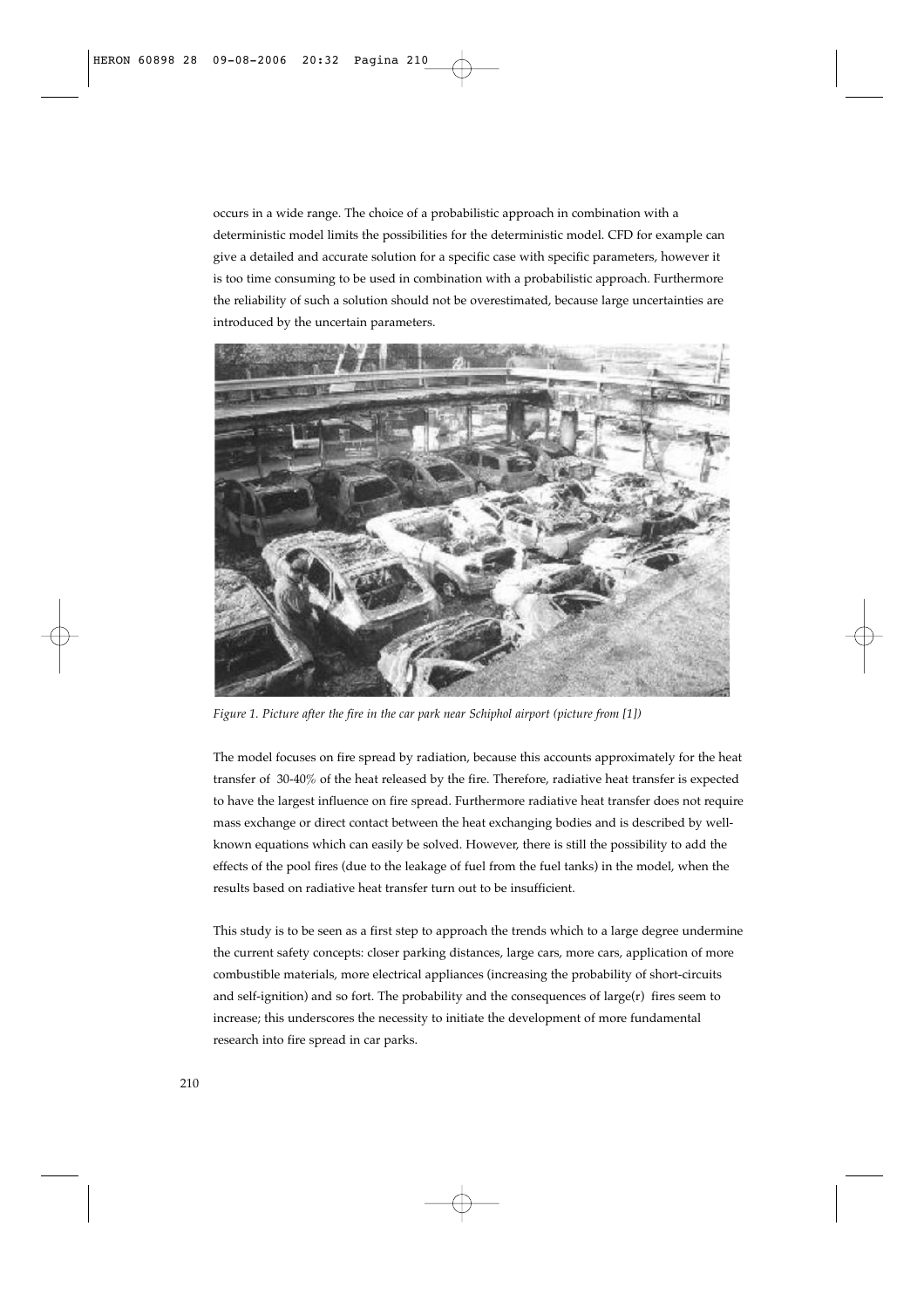# **2 Description of model**

### *2.1 Introduction*

Mainly two different types of fire spread can be distinguished: fire spread inside a car and fire spread from car to car. Currently the major interest is in the fire spread from car to car. Fire spread from car to car can occur in various ways, for example directly by flames or by means of convective or radiative heat transfer. This is illustrated in figure 2.



*Figure 2. Different ways of fire spread; on the left direct fire spread by flame contact, on the right indirect fire spread by heating due to convection and radiation*

When a car or other object is on fire, the flames emit a significant part of the total heat release by means of radiation. The radiation is transferred through the surrounding air towards other cars or objects. The parts of other cars absorb some of the incoming radiation, which causes heating of those parts. Because of the heating, the temperature will rise and when the ignition temperature is exceeded, those parts start burning too.

Three different processes can be distinguished: the emission of the radiation, the heat transfer through the air (transmission) and the absorption of the radiation. In the following sections those three processes are described in detail.

#### *2.2 The emission of radiation*

In the model, all objects are built of surfaces. Some of the surfaces are burning. A solid surface can burn, when inflammable gases evaporate out of the surface material (pyrolysis) and burn in flames after they have left the surface. The mass loss rate of gases evaporating out of the surface depends on the heat transfer towards the surface. When the gases burn, heat is released. A significant part of the total heat release is emitted by radiation.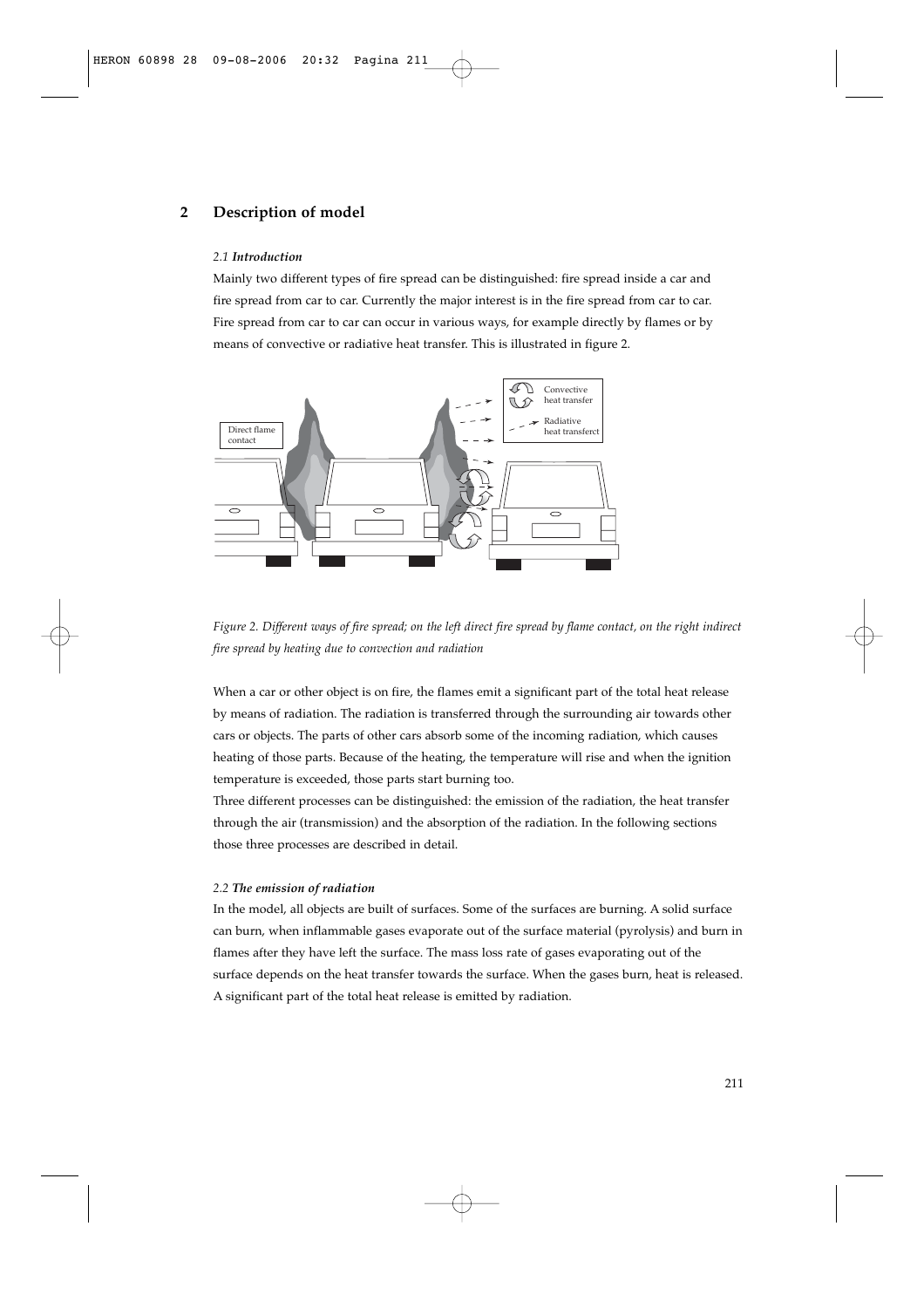The mass loss rate  $\dot{m}''$  of a surface, caused by pyrolysed gases, is defined as [4]:

$$
\dot{m}'' = \frac{\dot{q}_e'' + \dot{q}_{ft}'' + \dot{q}_{fc}'' - \dot{q}_{rr}''}{\Delta H_g} \tag{1}
$$

where  $\dot{q}_e''$  is the external heat flux,  $\dot{q}_f''$  the radiative heat flux of the flame towards the surface, the convective heat flux of the flame towards the surface,  $\dot{q}^{\prime\prime}_{rr}$  the outgoing radiation of the surface and  $\Delta H_{g}$  the heat of gasification. The values of the heat flux from the flame towards the surface have been estimated using literature values for the maximum heat flux (unlimited oxygen available) from the flame towards the surface. Note that ignited surfaces without any external incidental radiation flux can still burn because of the heat flux of the flame towards the surface.

The calculated mass loss rate can be used to calculate the heat release rate, by multiplying the  $\dot{q}^{\prime\prime}_{fc}$  mass loss rate with the heat of combustion and a parameter to take into account the incomplete combustion. About 30-40% of this heat release rate is emitted as radiation. The rest is used to heat up the burning products and the entrained air.

The part of the total heat release rate which can be regarded as radiation is emitted by the flames. This is described by the equation:

$$
\dot{Q} = \varepsilon A \sigma T^4 \tag{2}
$$

where  $\dot{Q}$  is the emitted amount of energy, e the emission coefficient of the flame, A the area of the flame, s the Stefan-Boltzmann constant and T the absolute temperature of the flame. The flame will have a different size (and shape) than the burning surface.

In the model the mass loss rate of a surface is calculated, as stated before, as a function of the radiative heat flux on the surface. In the model the temperature of the flame and the emission coefficient are simply fixed. For a given radiative heat flux, the area of the flame can be calculated using equation (2).

#### *2.3 Heat transfer by radiation*

The radiative heat transfer between two surfaces of a certain temperature depends on the thermal and geometrical properties of the surfaces. The important thermal properties are the temperatures, emission and absorption coefficients. The geometrical properties are the shape, the orientation and the position of the two surfaces.

The radiative heat transfer between two surfaces can be described by analytical expressions. The expressions are quite simple for rectangular surfaces orientated perpendicular or parallel to each other. Furthermore in a car park the surfaces of most objects are orientated that way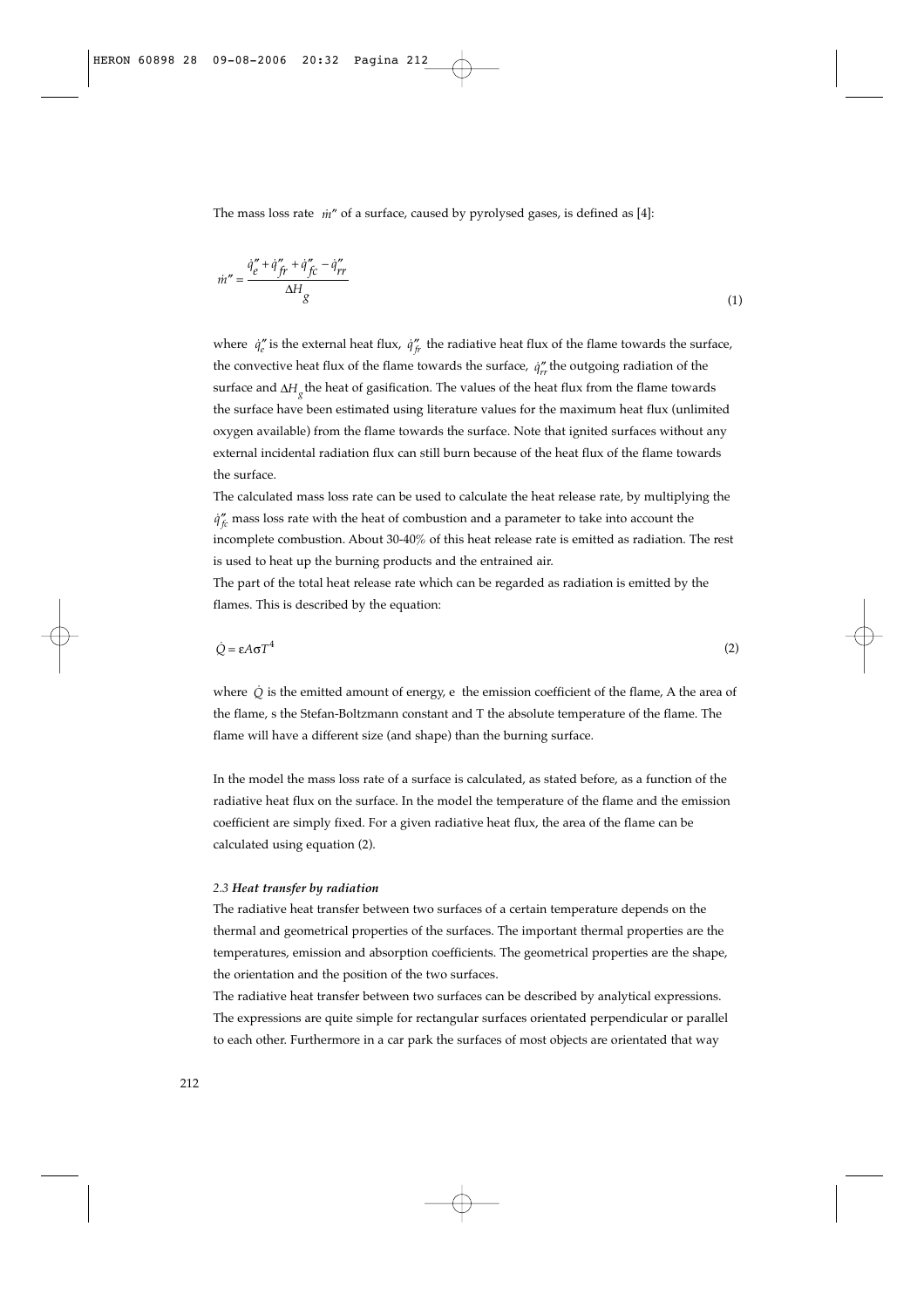and most shapes can be approximated using rectangles. So in this model, it is assumed that all objects are built of rectangular surfaces orientated perpendicular or parallel to each other, which makes the calculations much more efficient.



*Figure 3. Example of a car built of rectangular surfaces orientated perpendicular or parallel to each other*

The model is chosen such that the main parts that contribute to the fire development can be treated separately and, if desired, in relative great detail.

This means the cars in the car park are built of rectangular surfaces orientated perpendicular or parallel to each other. The surfaces have different properties, depending on the material used. In figure 3 is shown how a car can be built of this kind of surfaces. The exact size and location of the parts in a car can be chosen which results in a different type of car. The car can also be 'refined' by building it of more, smaller rectangles resulting in a more detailed model. The cars can now be placed in the car park, but again all surfaces have to be orientated perpendicular or parallel to each other, which results in four possible orientations for a car with respect to another car.

The radiation flux on a surface is the result of a number of visible (hot) surfaces close to it. Those surfaces have a constant temperature. Let's now consider the radiative heat transfer between two surfaces. The discussed procedure can easily be extended if there are more hot surfaces (which are not located 'behind' each other) by taking the sum of all fluxes as the total radiation flux on a surface, which is also done in the model.

The radiation flux on a surface is calculated in a few points (infinitesimal small surfaces) on the surface in so-called sensor points and depends on the thermal properties of both surfaces and the position and orientation of the surfaces. The position and orientation of the surfaces can be combined in one coefficient: the view factor or configuration factor, which resembles the part of the total solid angle covered by the other surface. This leads to the following equation for the incoming radiative flux in a sensor point  $A_{d1}$  (on a surface  $A_1$ ) caused by a (hot) surface  $A_2$ :

$$
Q''_{2\to d1} = a\epsilon\sigma A_2 T_2^4 F_{d1\to 2}
$$
\n<sup>(3)</sup>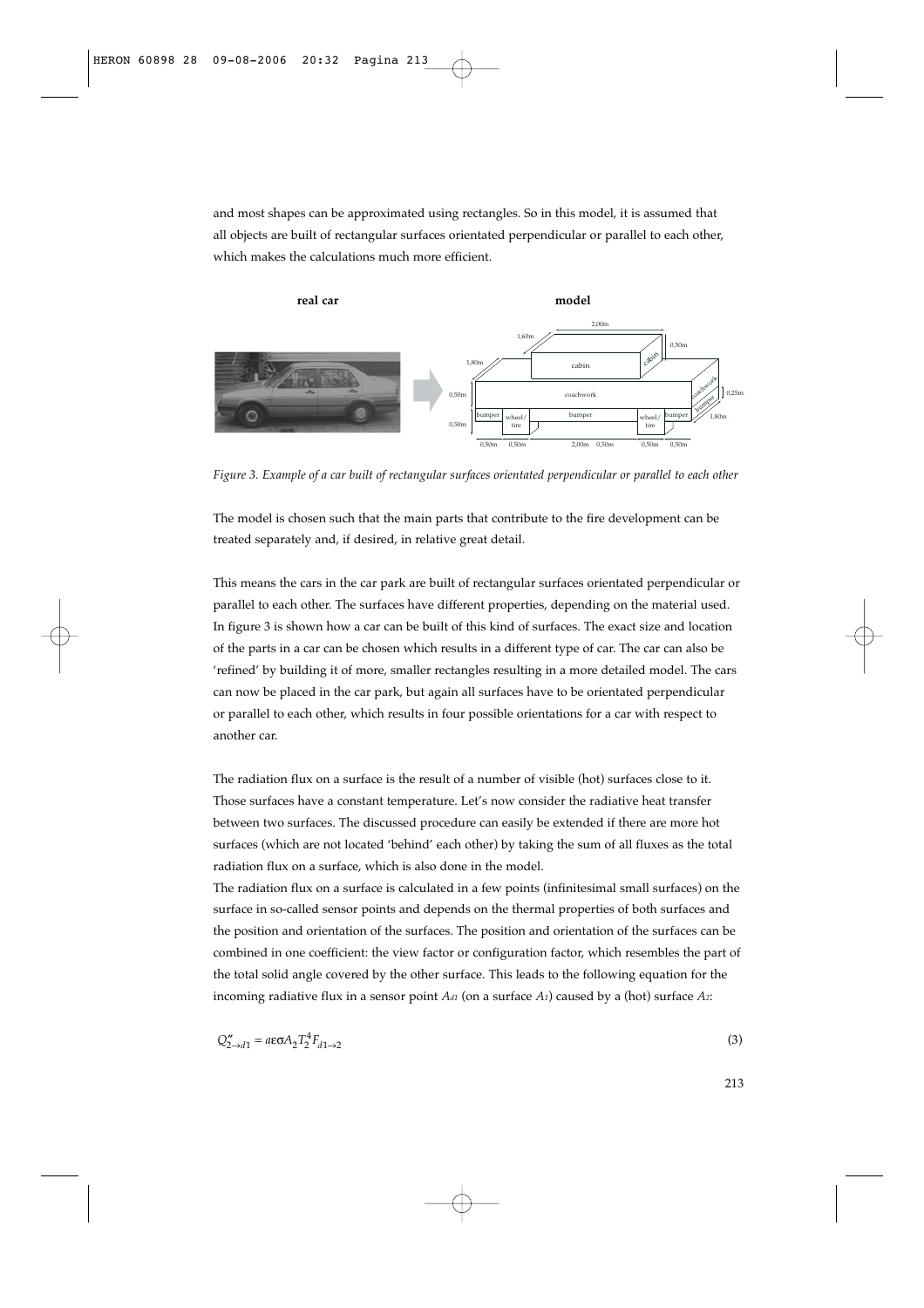where  $Q''_{2 \rightarrow d1}$  is the radiation flux per unit area at the location of the sensor point (d1) on surface *A1* caused by surface *A2*, *a* the absorption coefficient of surface *A1*, <sup>ε</sup> the emission coefficient of the emitting surface *A*<sub>2</sub>, *σ* the Stefan-Boltzmann constant (5.67x10<sup>-8</sup> Wm<sup>-2</sup>K<sup>-4</sup>),  $A_2$  the area of surface  $A_2$ ,  $T_2$  the temperature of surface  $A_2$  in Kelvin and  $F_{d1\rightarrow 2}$  the view factor from the infinitesimal small surface *Ad1* to surface *A2*. Note that the fixed values for the flame temperature and emission coefficient, introduced after equation (2) , do not necessarily change the results. Because equation (3) can be seen as the absorption coefficient times the amount of radiation from a flame reaching the receiving surface, which is actually the product of the radiation heat release by the flame (equation (2)) and a geometrical factor. The geometrical view factor takes into account the part of the radiation from the flame reaching the receiving surface and within certain limits this factor would not change much for different flame heights. As mentioned before the view factor depends on the geometrical properties of the two surfaces relative to each other. In Appendix A some simple view factors are described for the interested reader.

#### *2.4 Absorption of radiation, heating and ignition*

The incoming radiation flux  $Q''_{2\rightarrow d1}$  resembles the amount of energy entering a infinitesimal small area on surface *A1*. There is also energy leaving the surface by radiation and convection. The energy flux leaving the surface by radiation  $Q''_{rad, loss}$  can simply be found to be:

$$
Q''_{rad,loss} = \epsilon \sigma T_1^4 \tag{4}
$$

where  $\varepsilon$  is again the emission coefficient of the emitting surface,  $\sigma$  the Stefan-Boltzmann constant and  $T_1$  the temperature of the emitting surface in Kelvin. The energy flux leaving the surface due to convection  $Q''_{conv,loss}$  is:

$$
Q''_{conv,loss} = \alpha \big( T_1 - T_0 \big) \tag{5}
$$

where a is the convective heat transfer coefficient,  $T_1$  the temperature of the surface and  $T_0$ - the ambient temperature.

The difference between the energy entering and the energy leaving the surface causes heating or cooling of the surface. The temperature at the next time step can be calculated with a simple energy balance. When the calculated temperature exceeds the ignition temperature the surface will start burning the next time step.

In figure 4 the time to ignition is shown for different plastics as a function of the radiative heat flux on the surface (data from [5]). In the figure the large spreading can be seen between the different materials.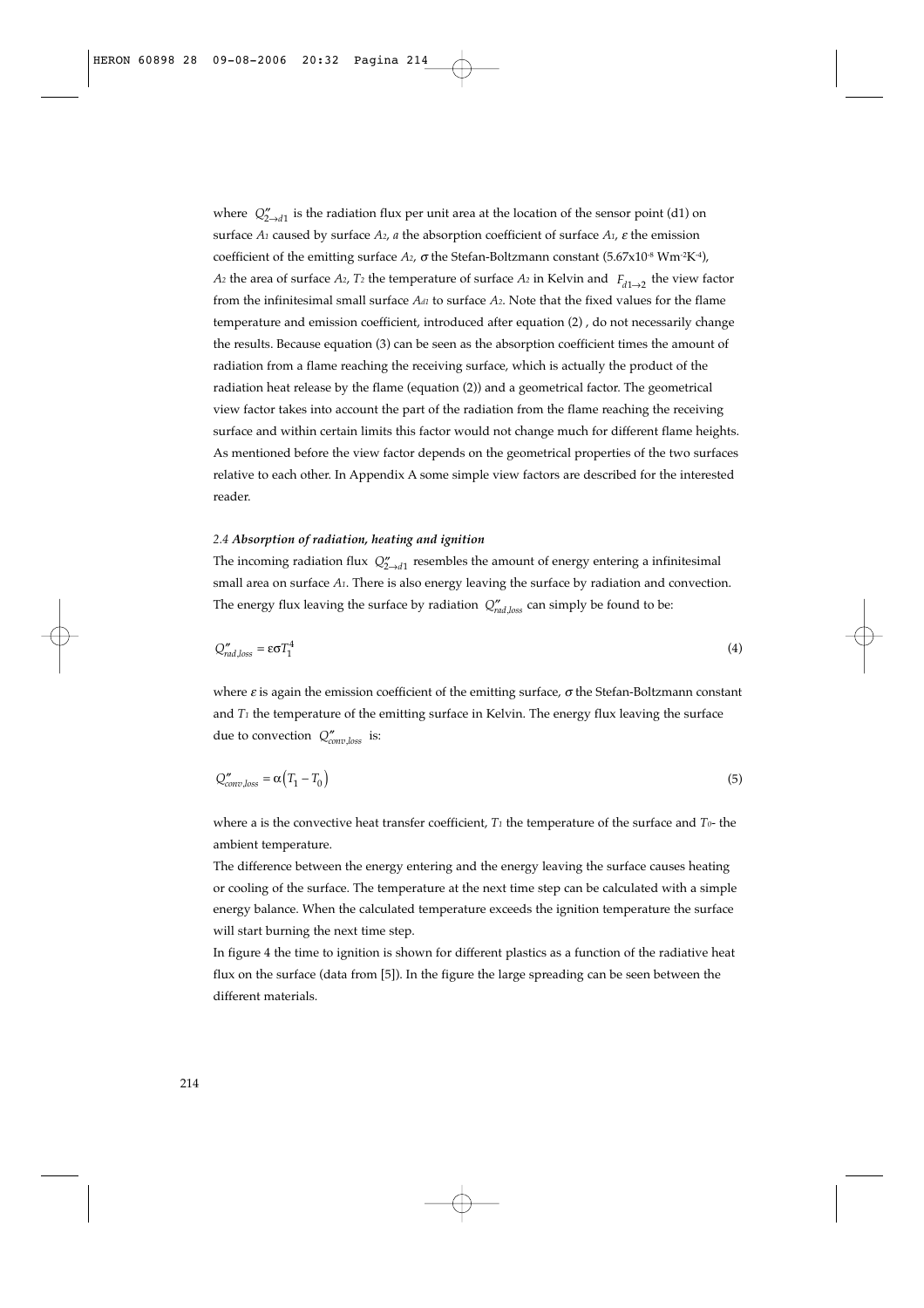

*Figure 4. The time to ignition as a function of the radiative heat flux on the surface for different plastics*

## **3 Results**

The development of this model is in an early stage and the model is not validated yet. Nevertheless the first results show realistic ways of fire spread and realistic temperature predictions. A few qualitative pictures are presented here to show how the results of the model can look like. Note that in the current model each part of a car is built of surfaces, but the surfaces have to be the faces of a block. So a complete bumper is made of three faces on a block. The blocks are used to model fire spread within a car, for example from one side of the bumper to another side of the bumper. Currently the fire spread within a block is not really modelled, because a whole block will be in fire when one of the surfaces starts burning. This will significantly increase the fire spread, but this will be changed in a later version.

A fire starts with a burning car in a car park, which can ignite other cars. In figure 5 an example of a car park with 6 cars is showed after some time. The dark surfaces in the figure are on fire and the second car from the left was initially on fire. In the figure, it can be seen that at the current time the compartment of the car in the front is on fire too. In the figure the *surfaces* are showed. Note that the burning surfaces have a different height than in the initial (non-burning) situation. This represents the flame height, which depends on the mass loss rate, which on its turn depends on the incoming radiation flux.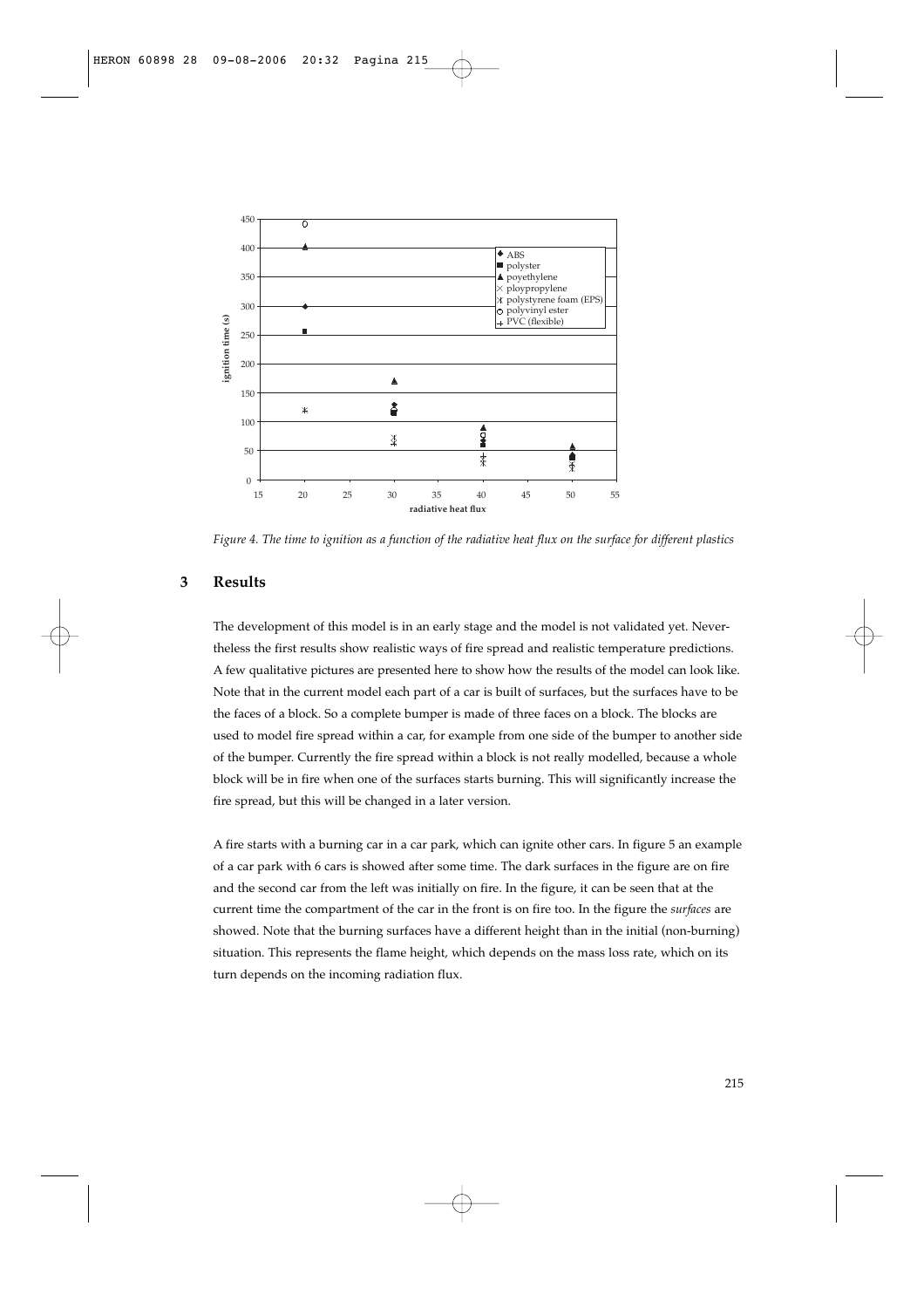

*Figure 5. The surfaces on fire after a certain time. The dark surfaces are on fire, note that the height of a burning surface represents the flame height and is based on the heat release rate*



*Figure 6. Parts on fire in the car park after a certain time. The dark parts are on fire, the lighter parts are non-burning. This only indicates whether or not a part is burning*

In figure 6 the same car park with 6 cars is showed, only from a different point of view. In this figure all blocks (resembling car parts) are showed. The dark blocks now represent car parts that are on fire. In this figure it is much easier to see which parts are burning. Now can be seen that even the bumper of the car parked behind the initially burning car is on fire. Normally the showed figures are in colour, where the colour is a measure for the temperature and state (not yet burning, burning, finished burning) of the block or surface.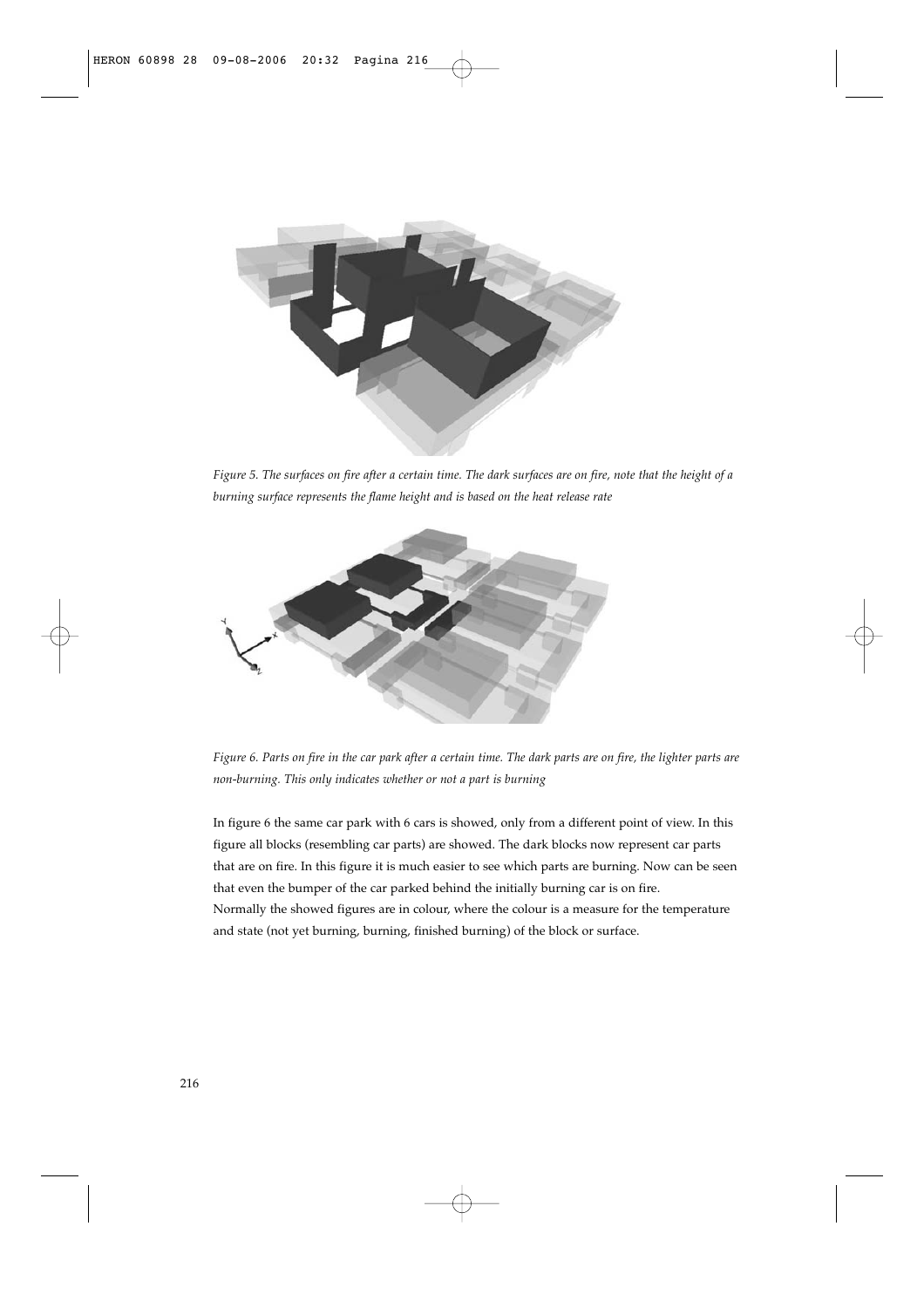# **4 Conclusions and recommendations**

#### *4.1 Conclusions*

Driven by the uncertainty in the development of fire experienced in real fires in parking garages, a fire spread model was developed that is capable of predicting the fire spread between cars in parking lots in an arbitrary configuration. The model predicts fire spread on the basis of radiative heat transfer which is considered the dominant fire spread mechanism. Although the model is still in the development phase and needs further validation and improvement, some very promising features already became clear:

- The model is very fast and robust because of the explicit calculation procedure.
- The model is very flexible, due to the modular structure. The position of the cars as well as their shape and composition can be varied easily.
- Thanks to the flexibility, speed and robustness of the model, it can be combined with a probabilistic approach. In that way the effects can be quantified of different parameters like the distance between cars, the influence of material properties (e.g. different types of plastics) and car dimensions.
- The model forms a suitable basis for the predicting of other fire spread problems such as fire spread between objects in storage buildings.

## *4.2 Recommendations*

It is expected that more and larger fires will occur in the near future. With a view to better understand the phenomena involved and hence the possible (combination) of countermeasures, the model will be further developed.

Variations in the results are currently caused by both uncertainties in the combustion characteristics and the simplicity of the used models. So, improvements will be concentrated on the probabilistic approach taking into account these material uncertainties and on the reduction of the model uncertainties. The reduction of the model uncertainties is planned by the following improvements:

• Fire spread within a surface: A more realistic representation of fire spread within a surface is needed. Currently a complete surface starts burning when at one of the sensor points the ignition temperature is reached, which can lead to a too fast fire spread. Using a simple quadratic growth model the fire spread on one surface of a car part can be described in more detail. Data of the research project on fire spread in cars by MVFRI and NHTSA [2] can be very useful here to obtain a more realistic description of the fire spread on a surface